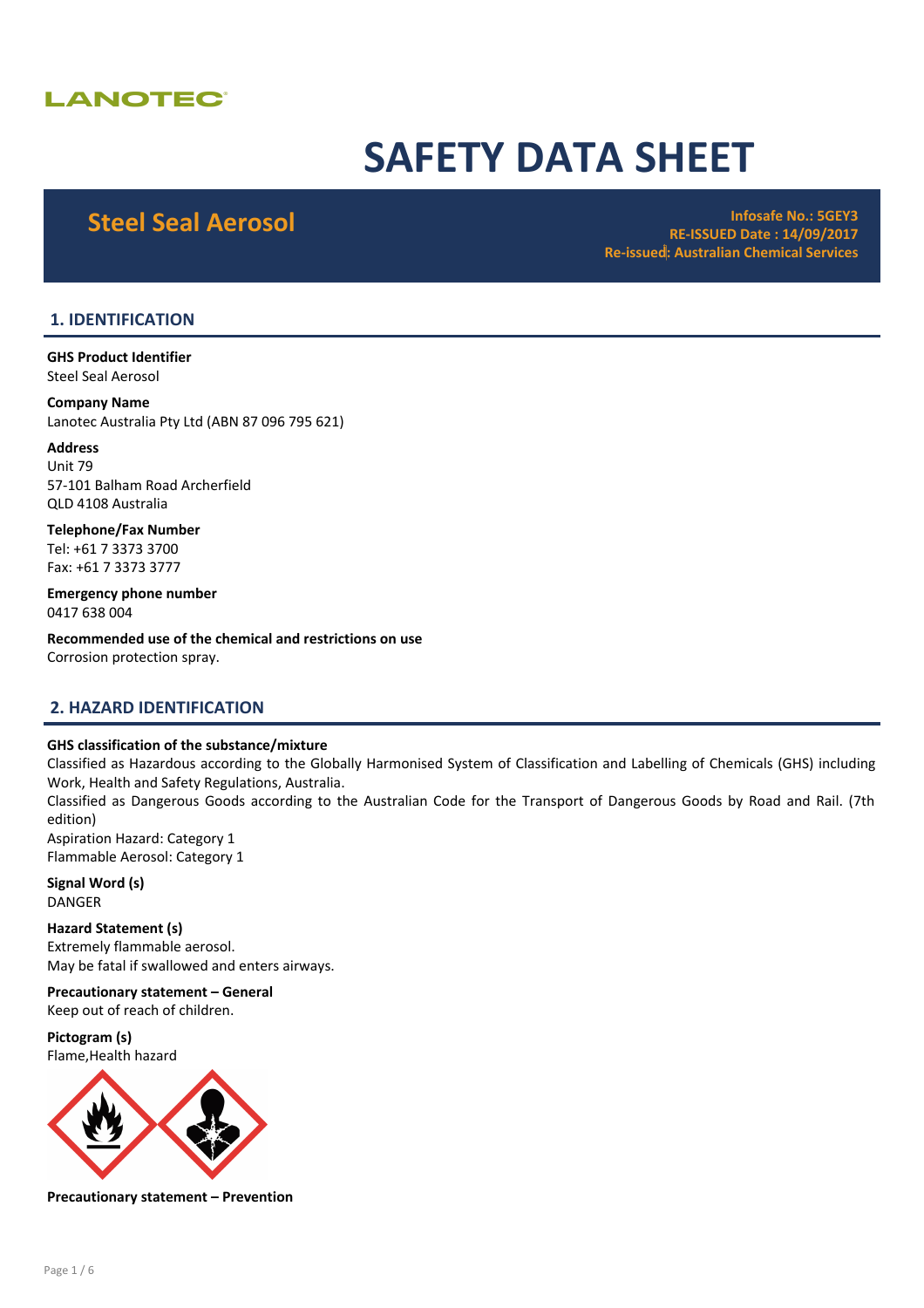Keep away from heat/sparks/open flames/hot surfaces. – No smoking. Do not spray on an open flame or other ignition source. Pressurized container: Do not pierce or burn, even after use.

#### Precautionary statement – Response

IF SWALLOWED: Immediately call a POISON CENTER or doctor/physician. Do NOT induce vomiting.

#### Precautionary statement – Storage

Store locked up. Protect from sunlight. Do not expose to temperatures exceeding 50ºC/122ºF.

#### Precautionary statement – Disposal

Dispose of contents/container to an approved waste facility.

# 3. COMPOSITION/INFORMATION ON INGREDIENTS

#### Ingredients

| <b>Name</b>                            | <b>CAS</b> | <b>Proportion</b> |
|----------------------------------------|------------|-------------------|
| Naptha (Petroleum), hydrotreated heavy | 64742-48-9 | $30 - 60%$        |
| <b>Butane</b>                          | 106-97-8   | 10-30 %           |
| Propane                                | 74-98-6    | 10-30 %           |
| Other non hazardous ingredients        | N/A        | to 100%           |

# 4. FIRST-AID MEASURES

#### Inhalation

If inhaled, remove from contaminated area. Apply artificial respiration if not breathing.

#### Ingestion

If swallowed, do NOT induce vomiting.

#### Skin

If skin or hair contact occurs, remove contaminated clothing and flush skin or hair with running water.

#### Eye contact

If in eyes wash out immediately with water.

#### First Aid Facilities

Ventilation and respiratory aid.

#### Advice to Doctor

Treat symptomatically.

#### Other Information

For advice in an emergency, contact a Poisons Information Centre (Phone Australia 131 126) or a doctor at once.

# 5. FIRE-FIGHTING MEASURES

#### Fire Fighting Measures

Shut off product that may 'fuel' a fire if safe to do so. Allow trained personnel to attend a fire in progress providing fire fighters with this Safety Data Sheet. Prevent extinguishing media from escaping to drains and waterways.

### Suitable Extinguishing Media

Alcohol resistant foam, or dry chemical or foam.

#### Hazards from Combustion Products

This product is combustible and will fuel a fire in progress.

#### Specific Hazards Arising From The Chemical

Hazardous decomposition: Carbon dioxide, carbon monoxide and other organic complexes upon incomplete burning or oxidation.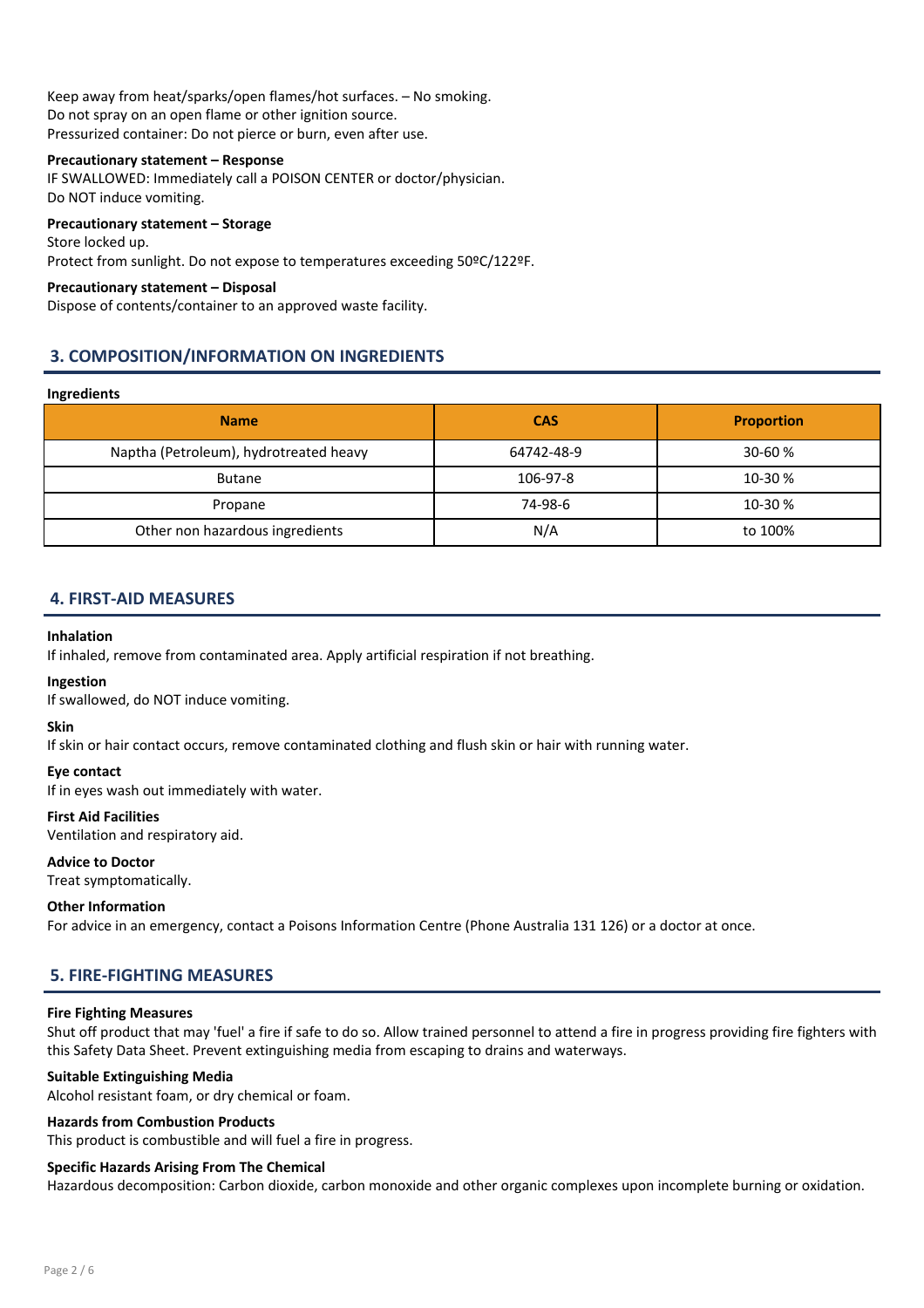# 6. ACCIDENTAL RELEASE MEASURES

#### Emergency Procedures

This product is combustible and will fuel a fire in progress. Observe standard operating procedures for managing a blaze involving chemicals which can emit toxic vapours. There are chemical reactions that can take place through hydrolysis (reactions with water vapour) creating corrosive mixtures, and vapour hazards. Heat and flame will accelerate the oxidation process which can result in hazardous decomposition mixtures: carbon dioxide and carbon monoxide. Ensure the extinguishing media and any fire-fighting runoff is contained from contributing to environmental contamination, other chemical reaction hazards in adjacent areas, or expansion of the fire-affected area.

#### Clean-up Methods - Large Spillages

Major Land Spill

- Eliminate sources of ignition.
- Warn occupants of downwind areas of possible fire and explosion hazard, where present.
- Prevent product from entering sewers, watercourses, or low-lying areas.
- Keep the public away from the area.
- Shut off the source of the spill if possible and safe to do so.
- Advise authorities if substance has entered a watercourse or sewer or has contaminated soil or vegetation.
- Take measures to minimise the effect on the ground water.
- Contain the spilled product using the resources in the spill kit.
- Recover by pumping use explosion proof pump or hand pump or with a suitable absorbent material.
- Consult an expert on disposal of recovered material and ensure conformity to local disposal regulations.
- See 'First Aid Measures"

Major Water Spill

- Eliminate any sources of ignition.
- Warn occupants and shipping in downwind areas of possible fire and explosion hazard, where present.
- Notify the port or relevant authority and keep the public away from the area.
- Shut off the source of the spill if possible and safe to do so.
- Confine the spill if possible.
- Remove the product from the surface by skimming or with suitable absorbent material.
- Consult an expert on disposal of recovered material and ensure conformity to local disposal regulations.
- See 'First Aid Measures"

# 7. HANDLING AND STORAGE

#### Precautions for Safe Handling

Store in a well-ventilated area away from incompatible materials such as strong acids and bases and strong oxidising materials. Check containers for integrity periodically and vent containers in hot weather. Employ good industrial hygiene when using this product, i.e. wash hands before and after use.

#### Conditions for safe storage, including any incompatibilities

This product is combustible (C1 Combustible Liquid) and will fuel a fire in progress. Avoid extreme heat, direct sunlight, naked flames and ignition sources. Store any chemicals in bunded or designated areas. Take precautions against static discharge.

# 8. EXPOSURE CONTROLS/PERSONAL PROTECTION

#### Occupational exposure limit values

The time weighted average concentration (TWA) for the liquid component of this product is: None specified; consider 5  $g/m3$ , which means the highest allowable exposure concentration in an eight-hour day for a five-day working week. The short term exposure limit (STEL) is: None specified; consider 5 g/m3, which is the maximum allowable exposure concentration at any time. The liquid product component of this product is isolated in an aerosol device.

#### Appropriate Engineering Controls

The use of local exhaust ventilation is recommended to control process emissions near the source for this product when used as a aerosol. Laboratory samples should be handled in a fume hood. Provide mechanical ventilation of confined spaces. Use explosion proof equipment for any atomised products such as aerosols.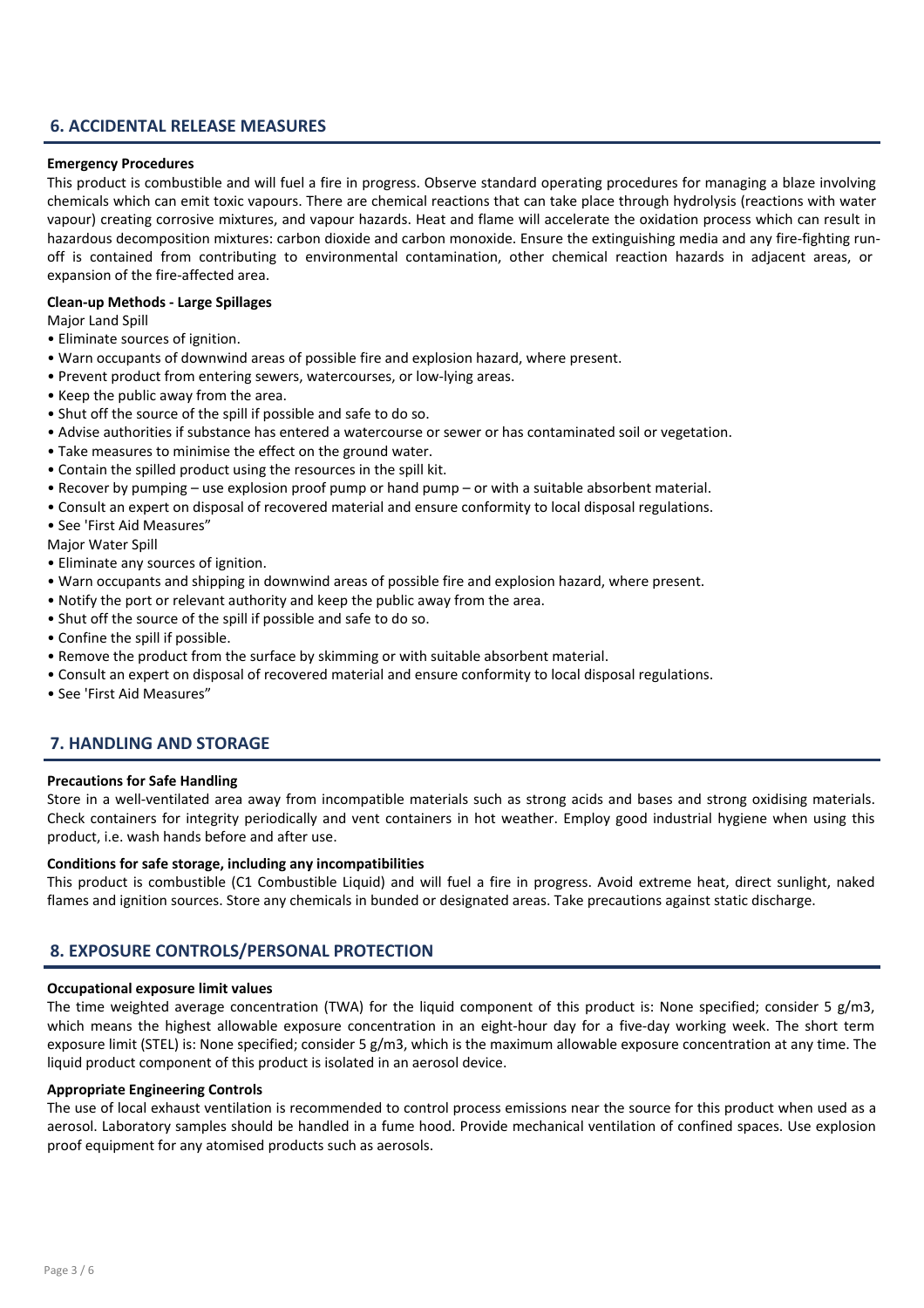#### Respiratory Protection

Where concentrations in air may approach or exceed the limits described in the National Exposure Standards, it is recommended to use a half-face filter mask to protect from overexposure by inhalation. A type 'A' filter material is considered suitable for this product.

#### Eye Protection

Consider using safety glasses or other eye protection

#### Personal Protective Equipment

Consider wearing long sleeves, long trousers, or coveralls, and enclosed footwear or safety boots when handling this product. It is recommended to consider wearing protective gloves when handling this product.

# 9. PHYSICAL AND CHEMICAL PROPERTIES

Form Aerosol - Liquid

Appearance Aerosol product containing a brown, mobile liquid. The following informaton refers to the liquid component of this product.

Boiling Point

> 150°C

Solubility in Water Immiscible

pH Not determined

Vapour Pressure Not available

Density 0.82-0.84 g/ml

Flash Point > 75°C

Auto-Ignition Temperature > 250°C

Solubility in other solvents (kg/m3) Hydrocarbons, organic solvents

# 10. STABILITY AND REACTIVITY

#### Chemical Stability

Stable at room temperature and pressure

#### Conditions to Avoid

Avoid strong oxidising agents, ignition sources, excessive heat and naked flames.

Hazardous Decomposition Products Strong acids, bases and oxidisers, heat and ignition sources.

# 11. TOXICOLOGICAL INFORMATION

#### Toxicology Information

Oral LD50: No data; consider > 10 g/kg Inhalation TCLo: No data; consider > 10 g/kg

#### Ingestion

This product may cause discomfort on swallowing and result in gastric distrubances. Do not induce vomiting, but give water to drink. Avoid aspiration. Seek immediate medical advice.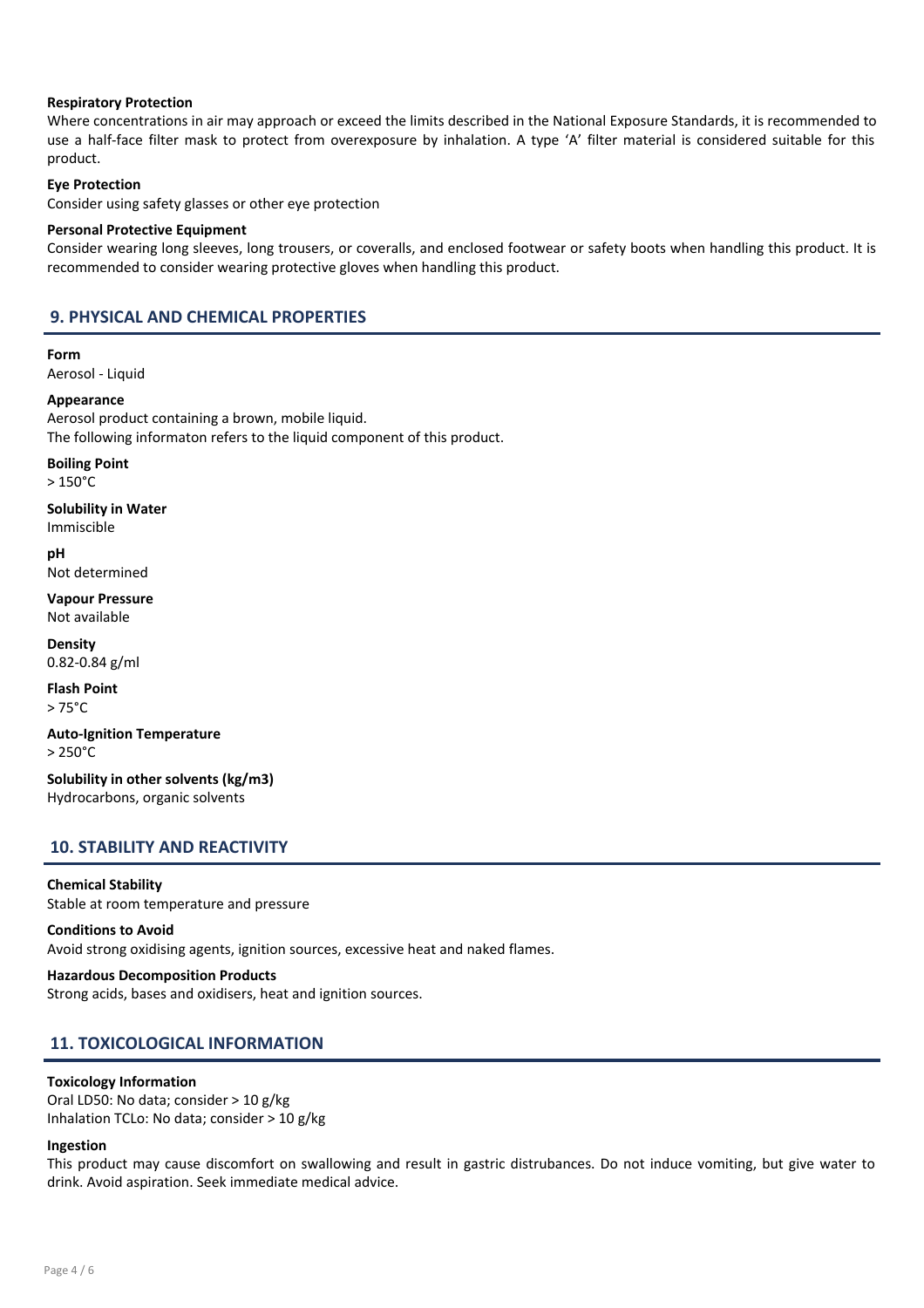#### Inhalation

This product may be irritating on inhalation or when working in confined spaces. Avoid inhaling mists of this product and do not concentrate vapours intentionally.

#### Skin

This product will have an emolient effect on the skin (moisturises) and will create a barrier to other chemicals.

#### Eye

This product will not be irritating to eyes, nor is there significant vapour. If the product is applied directly to the eyes, it will result in blurred vision and should be treated with first aid. There will be no permanent eye damage.

#### Chronic Effects

There are no chronic health effects with use of this product.

# 12. ECOLOGICAL INFORMATION

#### Persistence and degradability

Information is not available for this specific product.

#### **Mobility**

This product is unlikely to be mobile on release to the environment and does not bioaccumulate. This product contains an animal fat that is considered biodegradable.

# Environmental Protection

Prevent large amounts from entering waterways, drains and sewers.

Acute Toxicity - Fish Fish Toxicity LC50: No data; consider > 100 mg/L

Acute Toxicity - Daphnia Daphnia Magna EC50: No data; consider > 100 mg/L

#### Acute Toxicity - Algae

Blue-green algae: No data; consider > 100 mg/L Green algae: No data; consider > 100 mg/L

# 13. DISPOSAL CONSIDERATIONS

#### Disposal considerations

This product must disposed in accordance with the local authority in chemical waste management.

#### Special precautions for landfill or incineration

This product is not suitable for disposal by either landfill or via municipal sewers, drains, natural streams or rivers. This product should be treated and disposed through chemical waste treatment in accordance with the local authority, or considered for use in recycling.

# 14. TRANSPORT INFORMATION

#### Transport Information

Dangerous Goods of Class 2.1 Flammable Gases, or with a subsidiary risk of 2.1, are incompatible in a placard load with any of the following: - Class 1, Class 3, if both the Class 2.1 and Class 3 dangerous goods are in bulk, Class 4, Class 5, and Class 7.

U.N. Number 1950

UN proper shipping name AEROSOLS

Transport hazard class(es) 2.1 IERG Number

49